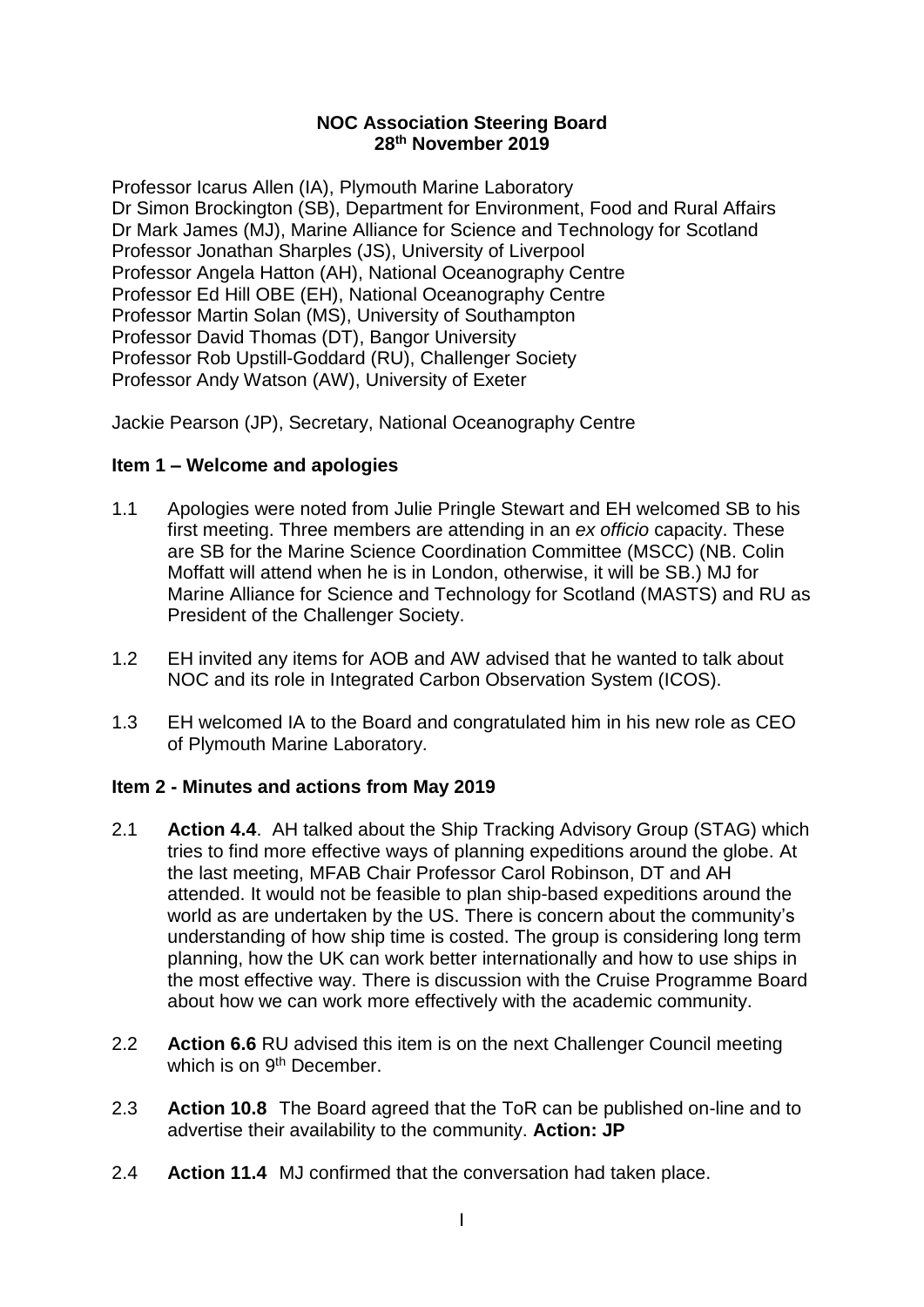- 2.5 Para. 6.2 amend '*suggested NOC writes to*' to '*suggested NOC Association writes to*' although this action has been superseded.
- 2.6 JP asked the Board to send any final comments by COP Friday  $6<sup>th</sup>$  December. After this the minutes will be considered final and published on the NOC Association web page. **Action: JP**

### **Item 3 – New Chair and members of the Steering Board**

- 3.1 EH spoke about the decision to appoint Professor Gideon Henderson (GH) as Chair of the NOC Association. Ultimately, GH was appointed as the Chief Scientific Advisor of Defra. As it was not possible for him to also take on the role of Chair, GH stepped down from the NOCA. GH wrote some observations about the NOC Association which are included in these papers. Thus we had to find a new chair and following consultation with members, DT emerged as a strong candidate. DT is well known in the marine science community and holds senior leadership roles in Bangor University. As Chair of this Board, DT will also act as Observer on the new NOC Board. DT is willing and available to take on this role, so EH proposed him as the new Chair and invited any objections. EH invited DT to leave the room first. No objections were received.
- 3.2 In terms of general membership, we have tried to achieve a balance based on regional distribution, scientific expertise and gender. We are now have considering using a more transparent and open process and aim to use the same method as was used recently for refreshing the membership of the Marine Facilities Advisory Board. Broadening the diversity of the board could be achieved by, for example, encouraging early career researchers to apply. Indeed, we should encourage applicants from all stages in their career and could highlight this opportunity to the Royal Society, Future Earth and the Challenger Society. Information from NOC Association AGMs does not always make it back to colleagues, so we need to ensure that this is well disseminated and should also encourage colleagues to apply. SB suggested that applicants be encouraged to apply by letter and he agreed to circulate the opportunity via his networks too. The length of service should be added to the advertisement as well as the caveat that NOC staff are not eligible to apply. MS asked whether it would be appropriate for there to be representation from the FCO to give input to the research needs, assuming this fits the terms of reference. SB said that just need to ensure the call is as wide as possible. Update the current advertisement and share with DT & AH. **Action JP**
- 3.3 There should be a selection panel, led by the Chair and membership should reflect equality and diversity. **Action: DT, JP**
- 3.4 We should aim to appoint the new members in time for the next Board meeting in May and suggest a closing date as the end of February 2020.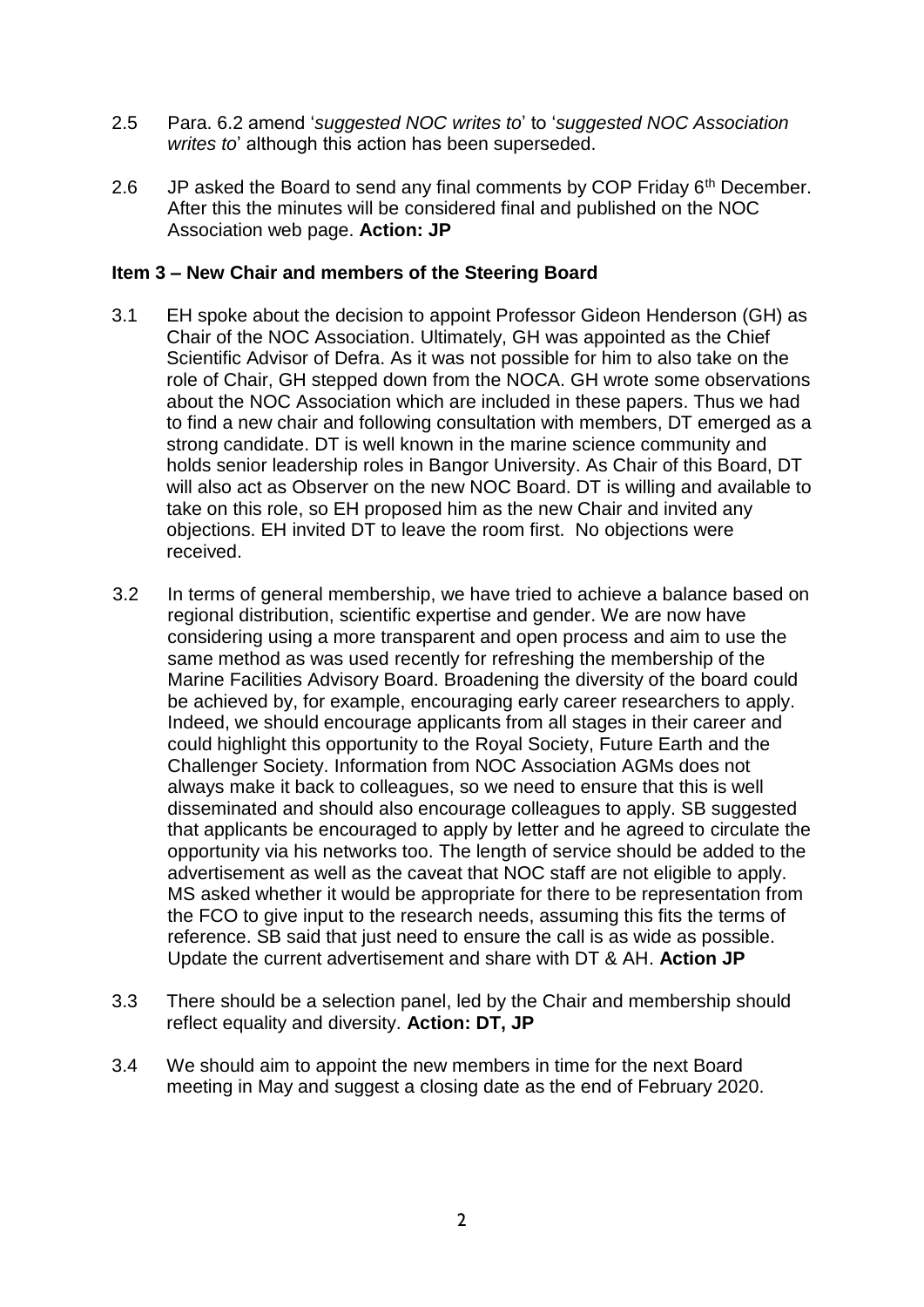### **Item Four - NOC independence**

- 4.1 Following Treasury approval, NOC announced independence on 1 November. NOC has set up a trading subsidiary which had its first meeting on 27 November 2019. Funding has transferred from NERC to NOC. All staff are now employees of the new organisation. Although salaries of new staff are more generous, new appointments don't have the same terms and conditions. The ships remain in ownership of NERC for which NOC has three years secure funding from NC.
- 4.2 There is no intention to change the character of NOC which remains a scientific organisation whose purpose is public benefit. NOC has two charitable objectives: advancement of knowledge of the ocean and related education (i.e. our role in supervising students and public outreach). We must also generate income. This is the direction that the Plymouth Marine Laboratory (PML) took almost 20 years ago and PML is still very much a scientific organisation.
- 4.3 NOC has appointed the new G7 co-ordinator and the post-holder, Dr Katherine Hill, will be based in NOC and starts in January. Dr Hill will work in Paris and BEIS and we hope that she will come and present at the NOC Association. The post is for funded by BEIS for two and a half years and may possibly continue through the UN Decade of Ocean Science for Sustainable Development.

# **Item Five - Update on ship charter; bidding for ship-time – enhancing clarify about opportunities**

- 5.1 The budget for the UKRI ships comes in two parts the 'owner' and the 'ready to go' budget. The ready to go budget is used to maintain the ships and the National Marine Equipment Pool and is the cost of enabling the ship to go to sea to undertake science. The cost varies, is dependent on the location of the expedition and funded via the relevant science budget.
- 5.2 NOC must manage a flat cash budget and with no accounting for inflation, a funding gap is opening up which will be £0.75M by 20/21. We are working with NERC to manage the costs and this is being overseen by the Cruise Programme Executive Board (CPEB). The CPEB has representatives from NOC and NERC and is chaired by the NERC Director of Strategic Partnerships. The Board has two representatives from the science community: Professor Carol Robinson, Chair of the Marine Facilities Advisory Board and Professor Paul Tyler, University of Southampton.
- 5.3 In managing the funding gap, NERC science takes priority and has three options:
	- 1. Tell NOC what capability NERC no longer wants.
	- 2. Give NOC permission to find suitable charter opportunities to fill gaps in programme.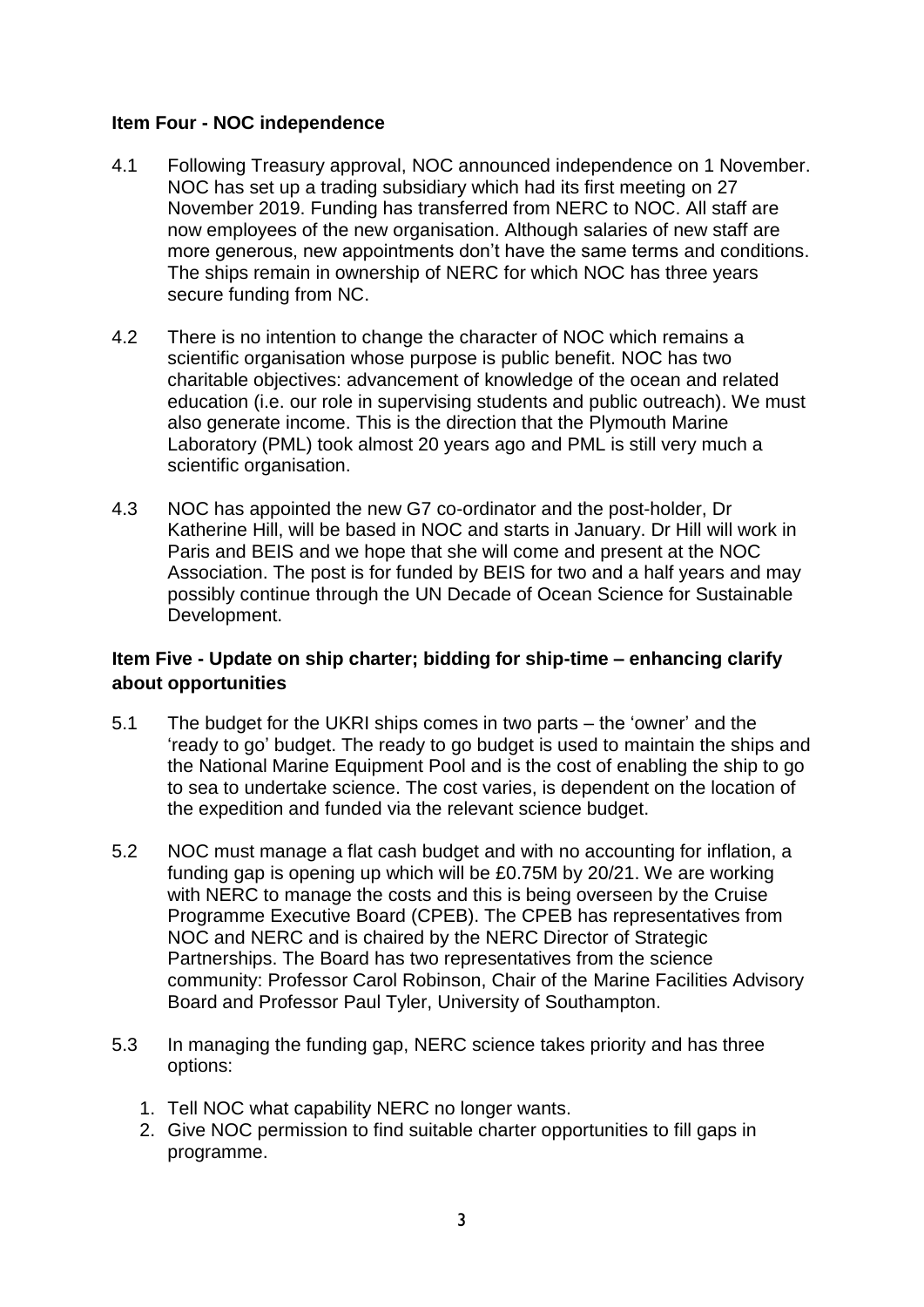- 3. If one and two fail, NERC will, in the short term, bridge the gap which it has to do because NOC, as a charity, cannot operate in a deficit situation.
- 5.4 NMF has secured two charters in this financial year which have not caused any issue for expedition programming. One of the charters is an American scientific expedition based in the Atlantic.
- 5.5 AW noted that NERC science has priority but asked what happens if the expedition programme is full? EH: either capability would have to be reduced or NERC would become the de facto charterer and would need to bridge the funding gap to support the full programme.
- 5.6 There has been underutilization of our ships to date and gaps in the programme. Recently, we dealt with a clash situation, however, NMF was able to move the expedition, but it may not always be able to do this.
- 5.7 Hopefully, the community will continue to apply for proposals that require ship time. It was noted, however, applying for ship time is off putting because of the challenging nature of responsive mode grants. This is thus an opportunity for the new NOCA to play a role in encouraging the community to start submitting proposals again and to persuade NOC or UKRI to address this issue in their funding models as this is currently a problem.
- 5.8 MS asked whether there were any ethical issues relating to charters? NOC has an ethics policy and the issue is considered by NOC and the CPEB. It is the CPEB that decides. So far, there have been no issues.
- 5.9 The NOC hopes that the NOCA Board will encourage the community to bid for ship time and that the community understands that this funding model may result in expeditions having to be moved.
- 5.9.1 SB asked if it would be possible to conduct fisheries surveys on UKRI ships. EH: UKRI ships are multi-role global class but historically, have not conducted fisheries research. DT added that there is already an active group of organisations involved in fisheries. MJ talked about forward planning expedition locations over a five year period. DT suggested looking at the way that Germany operate her fleet. They know where her ships will be for the next decade. IA added that the AMT often has berths free and these are made available to the community every year.
- 5.9.2 MS the way this is communicated is important. There should be a document to explain the mechanism to apply for ship time. This needs to be fed back to the NERC Science Board. Presently, scientists are using strategic thinking which is based on flawed intelligence. We should highlight this at the next AGM of the NOC Association and the information should be in NERC handbook. The exceptions that may be applied to ship time are not listed which needs attention. Perhaps a 30 minute webinar on this topic would help. It would be good to profile the top five myths about applying for ship time. This activity should come from NERC so DT suggested inviting NERC to the NOCA AGM to cover this. **Action: DT/JP**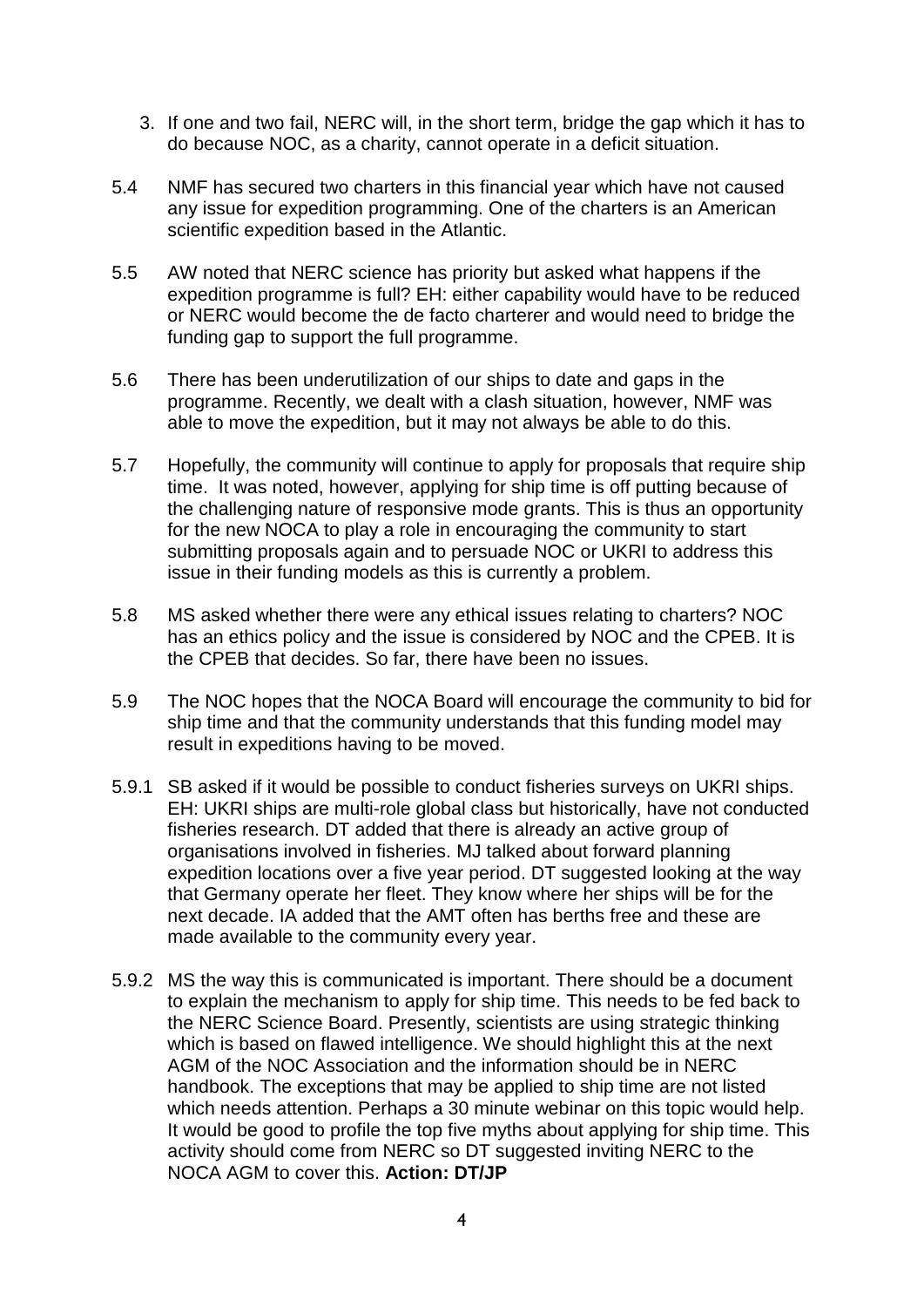### **Item Six - How the UK will contribute to the UN Decade of Ocean Science for Sustainable Development (Decade)**

- 6.1 There are a series of workshops and a planning meeting in January 2020. Part of the vision of the 'Decade' is to be transformative to 2030. In essence, we want to transform how we observe the Ocean. NOC is the lead because of the high level of NC funding although this isn't the same as delivering science.
- 6.2 The question is how these ideas can be turned into fundable science programmes. Peter Liss and EH have engaged with the Royal Society on this and there is a meeting planned in February to get the Science Committee together but this needs funding.
- 6.3 Industry has an important part to play in the Decade; there is both social and corporate responsibility.
- 6.4 RU advised that the Royal Society (RS) (through the Global Environmental Research Committee, GERC) is assembling a steering committee to discuss which SDGs the UK should be addressing. The results will be presented to a town meeting.
- 6.5 The MSCC International Working Group (IWG) which is chaired by the FCO and will include the RS, is considering setting up a UK group which would bring the RS, Government and industry players together. This group would then consider the UK's contribution to the Decade.
- 6.6 MJ advised that there are NGOs and philanthropic organisations and there should be an open arms policy to enable these groups to engage.
- 6.7 There needs to be a secretariat for the 'Decade' in the UK. NOC has a small amount of resource which currently supports the MSCC, the Decade and the IOC but there is a need to find extra resource. There needs to be a programme leader plus a small secretariat. MJ asked whether the Board could make a formal approach to the FCO about this? SB agreed that this is the right next step and noted that the issue is not about funding but more about how we approach the right departments. This is the next obvious move for this and Defra would be able to give some steer on this.The benefits of the initiative need to be articulated well.

#### **Item seven - Improving community understanding about the role of NC in underpinning UK marine science**

- 7.1 The colour for CCAP on Chart One of the associated paper needs to change from blue to red.
- 7.2 MS: it would be good for the graph to be redrawn by subject area, for example, biogeochemistry. There have been problems adding data to BODC and then finding it but this isn't isolated to BODC. There needs to be engagement and data should be more easily available. EH agreed that it would be good for the chart to be focused on disciplines.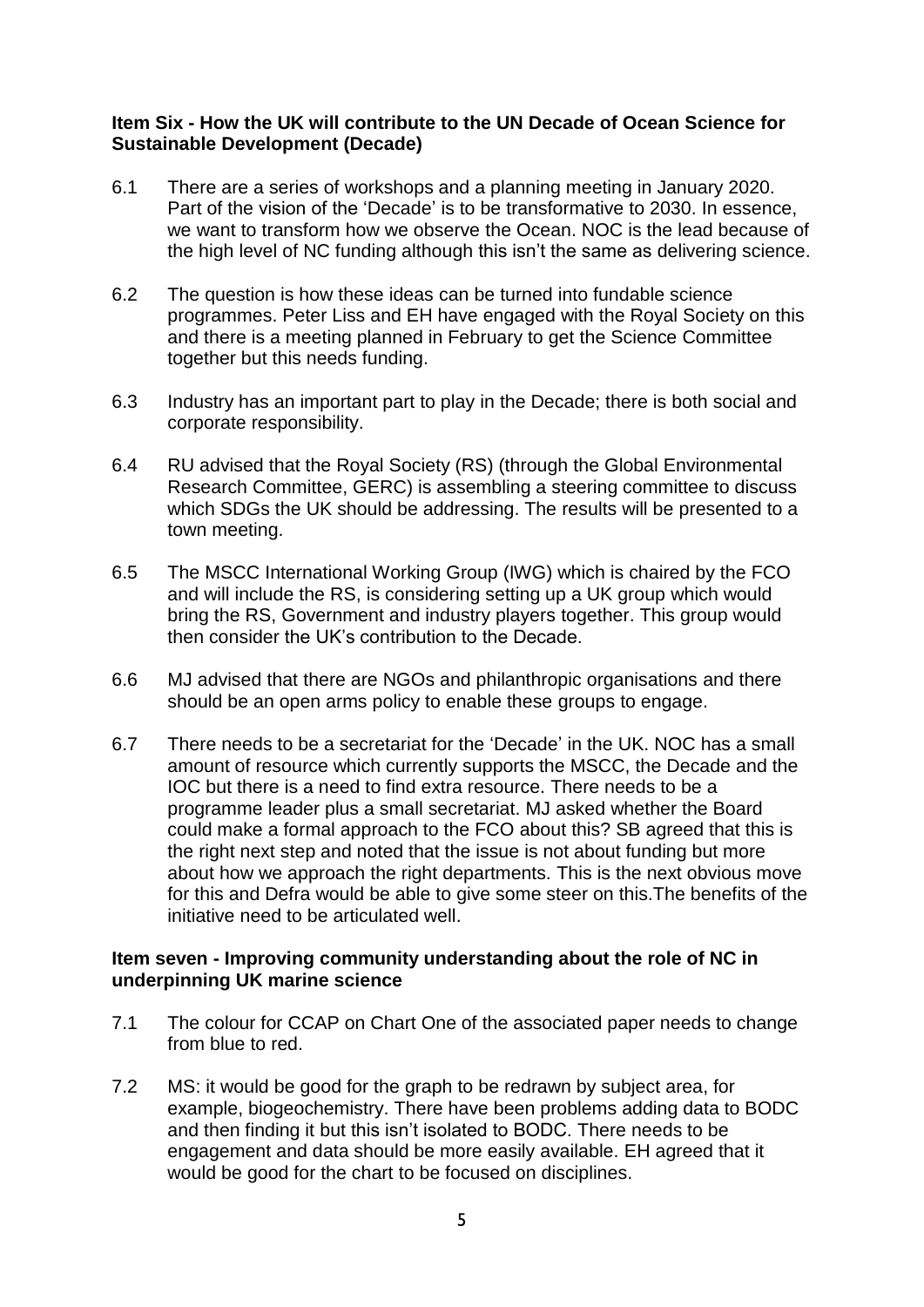7.3 There was a suggestion to run a NC conference. There is a perception that NC is all about robotics and sensors. It would be good to enhance the web site with information about NC. Points of contact are on the [CLASS](https://projects.noc.ac.uk/class/) website. It would be interesting to obtain the statistics behind the NC web pages to see how many people are looking at them. EH liked the ideas posed by the Board and suggested NC be a topic for the next AGM. **Action: JP**

## **Item Eight - MSCC Update – given by Dr Simon Brockington**

- 8.1 The MSCC meets every six months. The roadmap strategy is in progress but has suffered delays following Minister Coffey's new appointment and the calling of a general election. The European Strategy was published a month ago.
- 8.2 The strength of the MSCC lies in its working groups (WG). The WG on research vessels needs to be reinvigorated and a move to charter opportunities is a positive way forward. We must continue to reinvigorate the MSCC and are keen to address any criticism.
- 8.3 Defra is interested in the ocean carbon cycle; it is important to understand this in terms of policy. Several Government targets are towards net zero emissions. It is important to know if impacts on the benthic environment have affected the Ocean's ability to take up carbon. Other areas of focus: Official Development Assistance (ODA) funding; a need to coordinate around Whitehall and a devolved agenda at the MSCC.
- 8.4 With MSCC, everyone hopes for us to do more and to be more effective. We are now recruiting a new Secretary. Anne has done the administrative side exquisitely well. In addition to this element of this role, the role will also need to link into policy teams. The post holder will come to London regularly and will be talking to policy leads and will need to link up with Dr Katherine Hill, the new post holder for the G7 Marine Science Coordinator.
- 8.5 AH said it was good to see that the MSCC is moving forward, making many positives advances now, compared to the past.

# **Item nine – The 10th Annual Meeting of the NOC Association**

- 9.1 Logistics
	- Suggest date in May 2020
	- Although invitations go to heads of schools, they should encourage colleagues to attend
	- Have fewer presentations and enable discussion.

There is a concern that the membership of the Association is not always feeding information back to colleagues.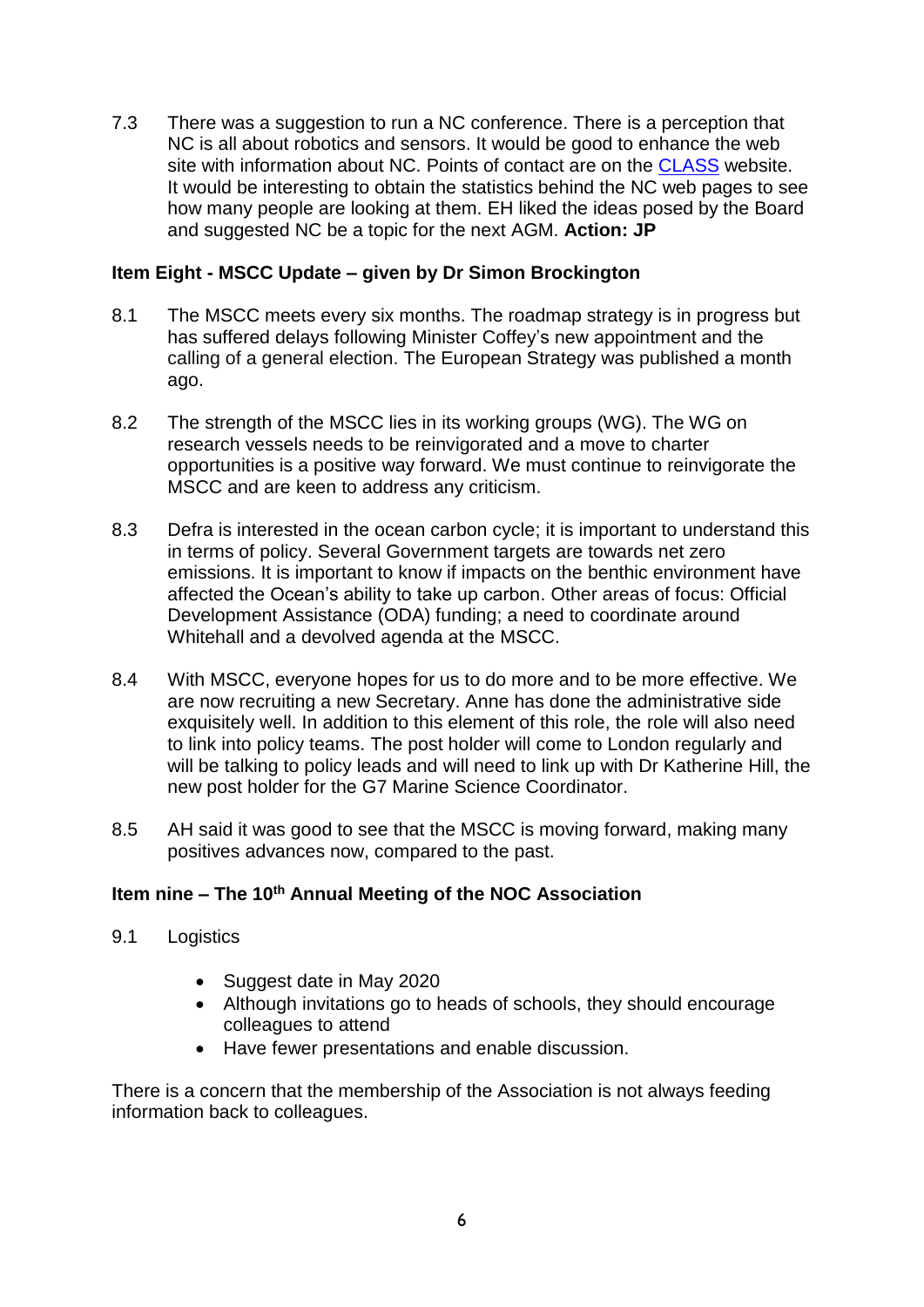## **9.2 Suggested agenda items**

**National Capability -** Presentation/live broadcast on NC that includes myth busting. Work with UKRI's Mike Webb/Sophie Hodgson on this.

**Early Career Researchers (ECRs)** Highlight opportunities; presentation from an ECR to show what worked well. Examples of best practice.

**Workshops** - Principal Scientific Officer workshops for research expeditions.

**Impact mitigation** What about a theme that covers mitigation of impacts? e.g. impacts for biodiversity, impacts from climate change. A positive looking future? Most meetings discuss the negative impacts of human activity and/or climate change, yet there is tremendous potential to identify ways in which working with nature will bring about systematic positive mitigation. Nature-based solutions have been promoted as a means to protect, sustainably manage and restore natural or modified ecosystems while providing multiple benefits for health, the economy, society and the environment. The ideology and narrative supporting implementation of interventions, however, has received little scientific attention.

# **NERC's delivery plan**

### **What are the new challenges faced by the marine environment?**

### **Suggestions for speakers**

- (i) MS: Should we get perspectives from outside the marine/terrestrial environment? e.g. Elena Bennett from Canada could talk about managing resources. See: https://www.mcgill.ca/nrs/academic-0/bennett
- (ii) AH: Sustainable Management of UK Marine Resources Champion.
- (iii) EH: NERC's new Director of Strategic Partnerships, Dr Iain Williams, who will be in post from January 2020. Dr Williams will have oversight of NERC's NC portfolio.
- (iv) RG: agreed to speak to Dr Lidia Carracedo [*post meeting note: this was with reference to Dr Carracedo's work as the Early Career Network Coordinator for the Challenger Society*]
- (v) MS: other possible topics include migration to the coast and artificial intelligence. Suggested speakers: Migration to the coast, Sir Paul Collier, see <https://www.bsg.ox.ac.uk/people/paul-collier> Artificial intelligence –Yoshua Bengio, Montreal. Yoshua is using artificial intelligence techniques to make visualisations of flooding related to climate change that are localised to the individual. Images are generated from database of flood images. See the project here:<https://mila.quebec/en/ai-society/visualizing-climate-change/>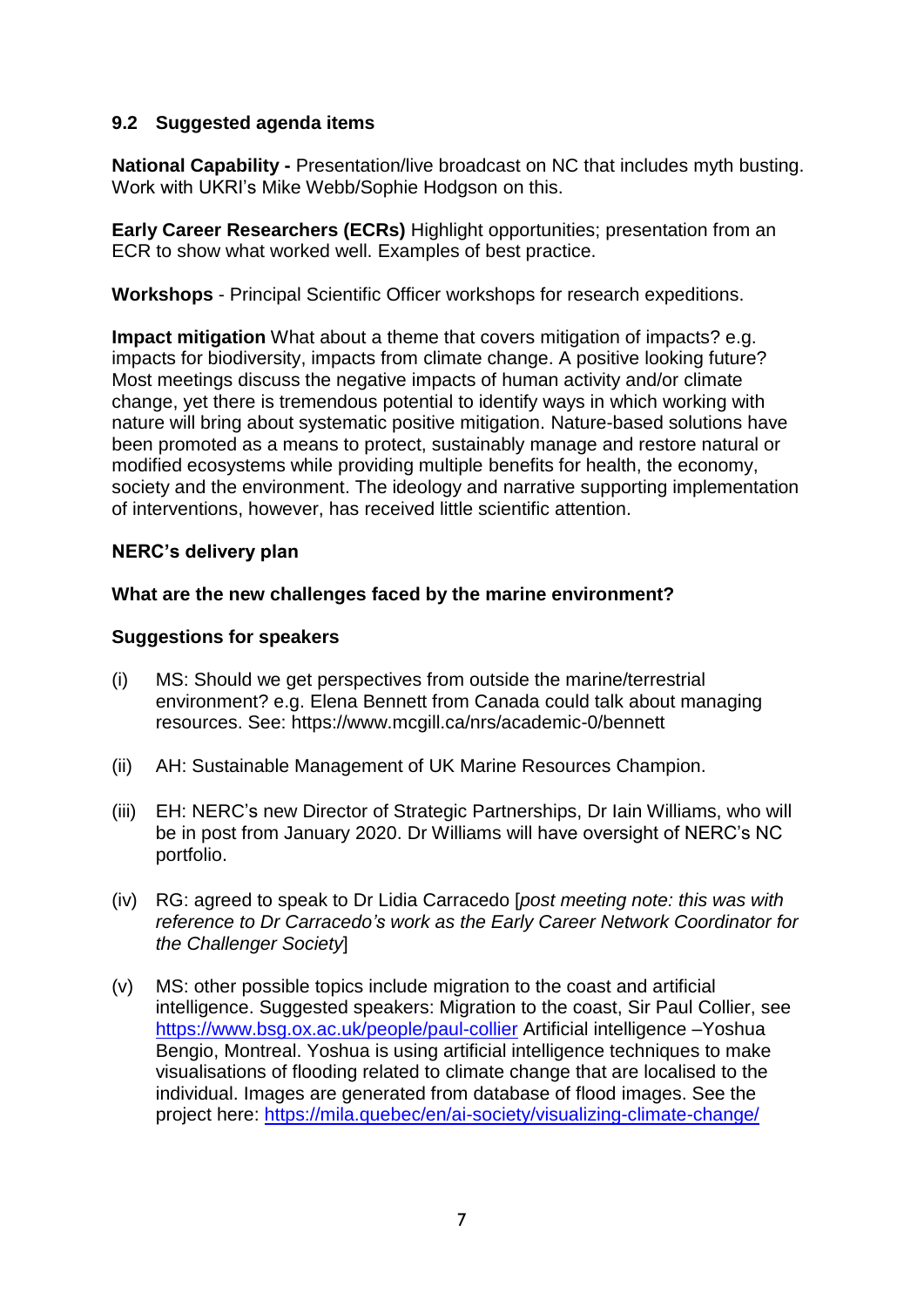- (vi) How to dispel myths about applying for and accessing ship time. Mike Webb to be contacted. **Action: JP**
- (vii) Case studies on international leverage of funds; what international issues are driving agendas.

### **Dates to avoid**

W/b 18<sup>th</sup> May 2020 - CLASS Annual Science Meeting 14<sup>th</sup> and 15<sup>th</sup> May 2020 - European Maritime dav

# **AoB**

AW wanted to discuss the Integrated Carbon Observation System (ICOS). ICOS is pan-European research infrastructure; NERC was the stakeholder, now this is UKRI. The network stations are run by PML and NOC. The marine stations are: the Porcupine Abyssal Plain (PAP) Sustained Observatory, the Western Channel Observatory and the UK - Caribbean Voluntary Observing Ship (VOS) line. Currently, the UK- Caribbean VOS line is suspended because the Climate Linked Atlantic Sector Science (CLASS) programme does not have the funding to run it.

It was funded until last year by a succession of short-term grants. There had been an expectation that this element of ICOS would be absorbed into NC but it wasn't costed so has been suspended. AW is appealing to ensure that this does not drop off the NC radar at NOC as this is an important data set. If it should stop for a long period, this would cause a problem. AW has discussed this with AH who has provided assurances that this will not drop off the agenda.

AH: NOC does not receive funding for this from ICOS; rather, NOC pays to be part of it. The Caribbean line was suspended because Exeter could not do the carbon measurements and there was an issue with data quality due to contamination. It is not NOC's intention to suspend this. NOC will take this on when the next tranche of NC is commissioned and AH agreed that keeping the line going is important.

AW The ocean carbon cycle continues to be important and a paper is about to be submitted on this. The UK makes a major contribution to understanding the carbon cycle.

EH commented that this is an example of a critical issue. There are many examples of sustained observations that 'fall over' from time to time, for the lack of only small amounts of money. The UK has yet to solve this problem. For example, the Permanent Service for Mean Sea Level (PSMSL). We do not have funding for this at the moment. The UK Tide Gauge Network is another example. Currently, the gauges are not generating climate quality data. The other issue is underway measurements from research ships. Taking measurements of carbon and sea surface temperature from the ocean, turning swath systems on to map the sea bed - these activities do not incur huge cost. NC has been the only way to fund these areas and this is a continuing, perennial problem. The UK is about to host the 2020 UN Climate Change Conference (UNFCCC COP 26) and yet these problems still exist. Technological